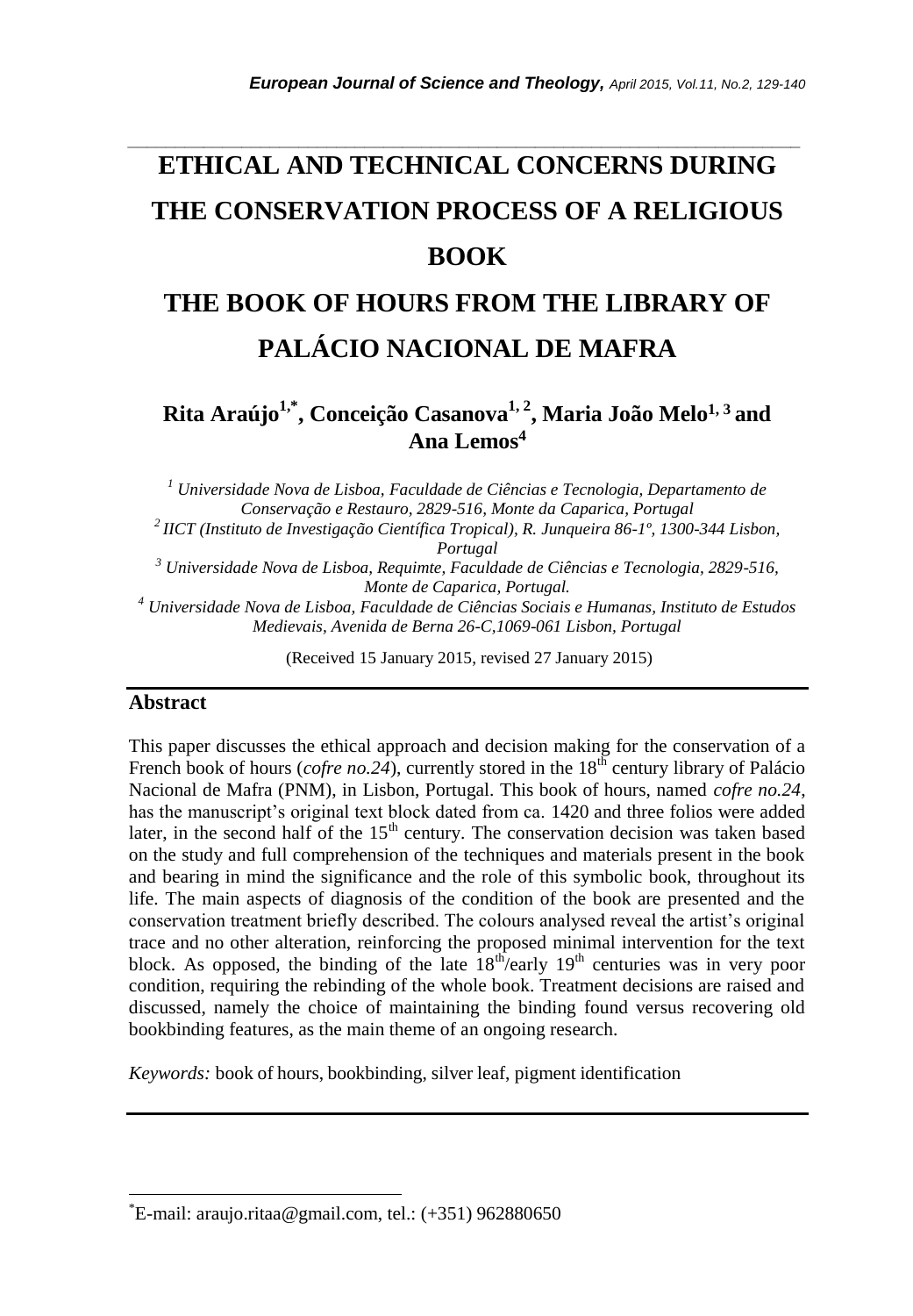# **1. Context of production and meaning**

The books of hours are inseparable from the medieval spirituality, congregating in themselves the divine word and imagery, allowing a direct and privileged contact with divinity. Intended for private devotion of the laity and reflecting the importance of the Marian cult at the time, these small manuscripts were produced on a large scale during the  $14<sup>th</sup>$  and  $15<sup>th</sup>$  century, in studios/workshops of urban centres of France and Flanders [1]. The workshops were led by a master who worked occasionally in the most important illuminations, plus a group of artists who executed his orders. The selection of some texts, the choice of the iconographic program and the ornamental richness, varied according to the taste and economic power of the commissioners, representing their artistic and spiritual needs as well as their social prestige [1, p. 33; 2]. The ornaments would typically combine images of the natural world and medieval evocations of daily living, and may contain very rich and very expensive pigments such as lapis lazuli and gold and/or silver leaf. One of the main features of these books was the fact that they were being produced for a particular person, reflecting the new way of thinking of the medieval society of the 14th and 15th century: the *Devotio Moderna* [1, p. 27; 2].



**Figure 1**. (a) PNM, cofre no. 24, fl. 17v, Virgin with Child and donor, probably with her daughters, illumination above 4 lines of text, 92x64 mm, approx. 1420; (b) PNM, cofre no. 24, fl.153, Saint Anne teaching the Virgin to read and donor, illumination over 4 lines of text,  $97x71$  mm,  $2<sup>nd</sup>$  half of the  $15<sup>th</sup>$  century.

The *cofre no.*24, one of eight French books of hours, dating from the  $15<sup>th</sup>$ century, which integrated the collection of the PNM's library during the second half of the  $18<sup>th</sup>$  century, confirms this specificity. Two illuminations (Figure 1)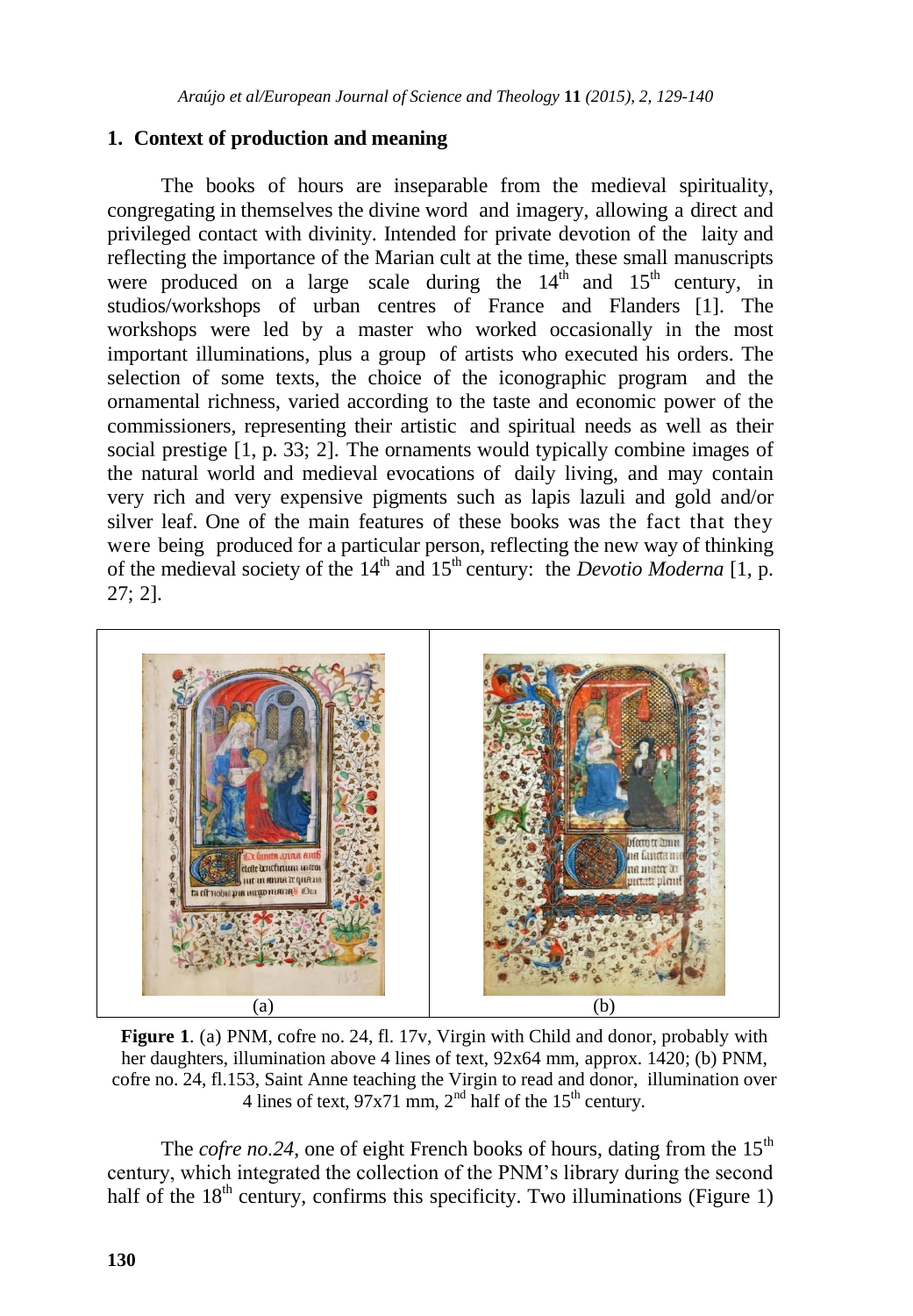illustrate that this book of hours belonged to a woman, which enters the space once reserved for the sacred and makes part of the sacred scene, representing herself side by side with the saints of her devotion [A. Lemos, R. Araújo and C. Casanova, *O cofre nº 24: um livro de horas do Palácio Nacional de Mafra. Um caso de estudo e de intervenção*, Invenire, 2014, in print; 3].

The book of hours was used and carefully kept by its owner, who usually wrapped it in a brocade fabric, being preserved in the families during several generations [1, p. 40; 3]. For this reason, many copies of Books of Hours have survived to present days, although mostly with later bindings. This reason is related with the fact that when the new owners received these books, they modified images, added or removed prayers and full illuminations and consequently, the books were rebound. Moreover, in posterior times, the institutions where these books were kept changed the binding and sometimes literally cut up the manuscripts so as to fit into existing bindings available at the institution. This is the case of *cofre no.24* showing several changes of the text block and binding. This newer bookbinding was probably produced later in Portugal, displaying decorative features and materials of the late  $18<sup>th</sup>/early 19<sup>th</sup>$ centuries, similar to other books bound in the bookbinding workshops of PNM's library.

All the bindings of this particular set of books of hours show common features, suggesting they arrived at the same period to the PNM's library and were done in the same bookbinding workshop. This is noticeable in the materials chosen (pasteboards, calf leather and end-papers) and the technique applied: the two-up sewing on raised cords, the simple laced in process and endband, the skin turn-in that includes cutting along the endband and the corner shape with skin overlapping, as well as the decoration with the technique of stippling over the skin cover and the gold-tooling of the spine. All these books have 'MAFRA' inscripted in gold on the tail of the spine, which reinforces the assumption that all the books were rebound at PNM's library, except *cofre no.24*, where it is impossible to see such inscription due to a gap of leather. Regarding the rebinding process, in later bindings, from the  $18<sup>th</sup>$  century onwards, less attention was given to the choice of materials and to the inner elements and structure stability. Thus, the entire set of books of hours of this collection reveals damage caused by subsequent bindings, associated to the technological features and this is visible by the frequent damage and deterioration in the same areas. In general, the text blocks are also not very well-preserved due to the poor protection provided by the bindings, which allow the penetration of humidity and pollutants, and also show evidence of extensive use. The major conservation problem observed in the manuscript *cofre no.24* was precisely related to the poor condition of the binding, contributing to the overall deterioration of this luxurious manuscript [A. Lemos, R. Araújo and C. Casanova, Invenire, 2014, in print].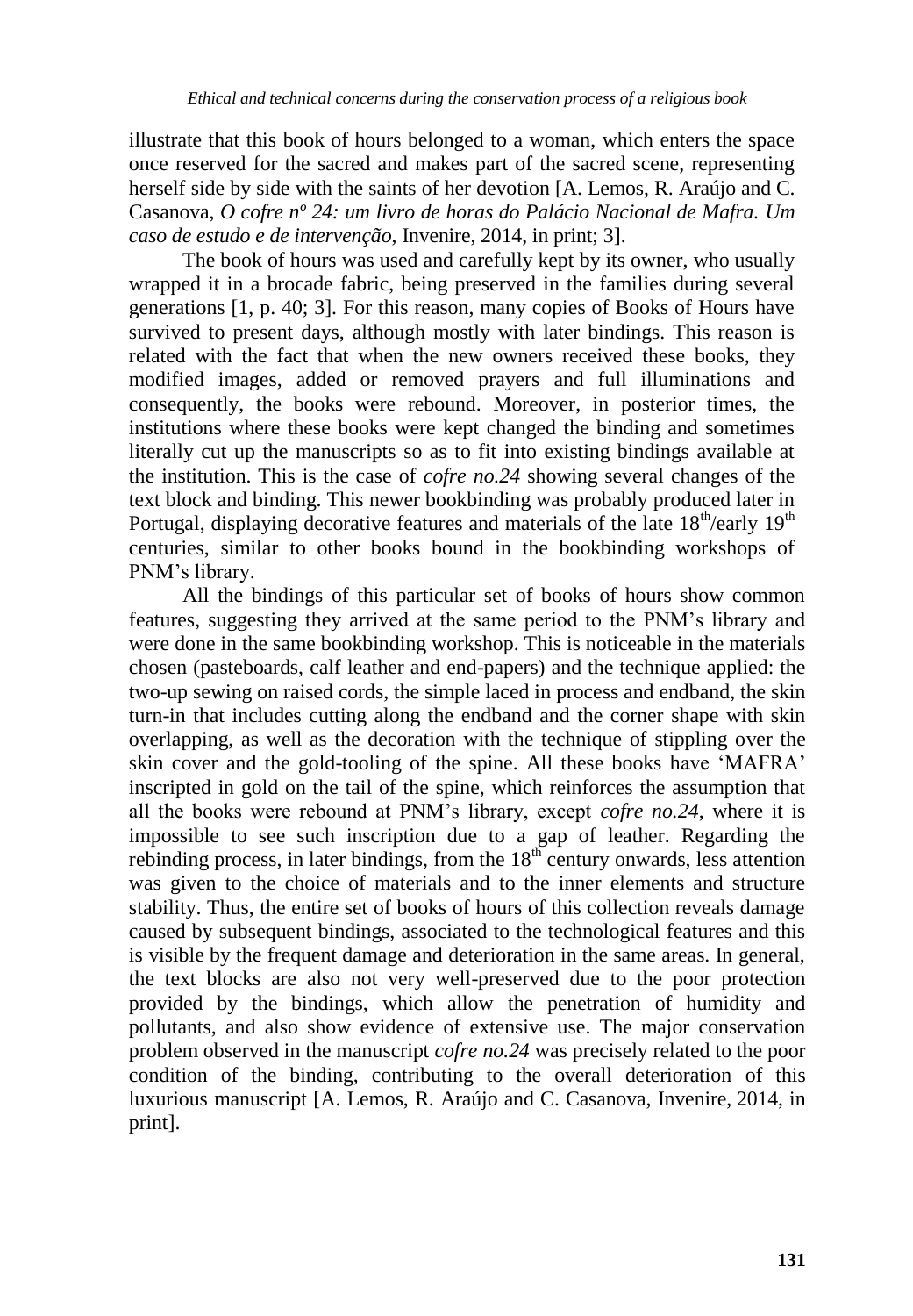#### **2. Preservation condition**

For an appreciation and understanding of the work involved in the construction of the book of hours, it is essential to know what materials and techniques were used, determine its preservation condition and document previous interventions preformed along its history. Concerning the development of a conservation strategy, a full study and the systematic conservation condition survey of the *cofre no.24* was carried out [A. Lemos, R. Araújo and C. Casanova, Invenire, 2014, in print]. The techniques and the conditions of analysis used, as well as the characterization of the different materials that compose the manuscript, can be found in the publication 'A Spectroscopic Study of Brazil wood Paints in Medieval Books of Hours' [4, 5].

#### *2.1. Binding*

The manuscript *cofre no.24*, measuring 197 mm x 135 mm x 50 mm, was found with pasteboards composed of flax, covered with a full calf brown leather binding, with sprinkling decoration, gold-tooling and an inscription ('Heures Devotes') on the second panel of the spine, that corresponds to the inscription on the fly-leaf in the beginning of the manuscript (Figures 2). As the Figure 2b shows, the last panel of the spine had a gap of leather, however, as referred previously, probably this book had the same inscription in gold 'MAFRA' as the other books of hours of this collection. The strengthening of the spine was made with strips of paper, with printed Portuguese characters, in the panels between the nerves. The head and tail of the spine were reinforced with strips of parchment. This manuscript has four later end-papers of manual production with flax and cotton fibres, with different filigree. One of the endpapers had a watermark associated to the papers of Genoese production and another one with a crowned coat of arms similar to the Portuguese monarchy coat. The manuscript presented a dismantled sewing structure supported on 5 raised cords, both in flax. The headband had the inside in rolled paper wrapped with silk fibres with two colours, white and yellow. The yellow colour was identified as a yellow vegetable dye, of the flavonoids family, belonging to the genus *Reseda*, part of the Weld species (*Reseda luteola L.*), which was of the most commonly used species in dyeing yellow fibres due to its stability [6].

Regarding the condition of the binding, the main damage consists on the broken sewing and partial cutting of cords, affecting the headband; the tearing and loosing of the spine cover, especially along the joints. The condition of the binding also affected the text block, which is not well-preserved due to humidity and pollutants that penetrated into the text block (Figure 3). This is particularly relevant for a manuscript on parchment, which is a very hygroscopic material, changing dimension and shape with relative humidity oscillations, resulting in loss of adhesion of the pictorial layer and oxidation and darkening of silver leaf applied in the illumination, as discussed below in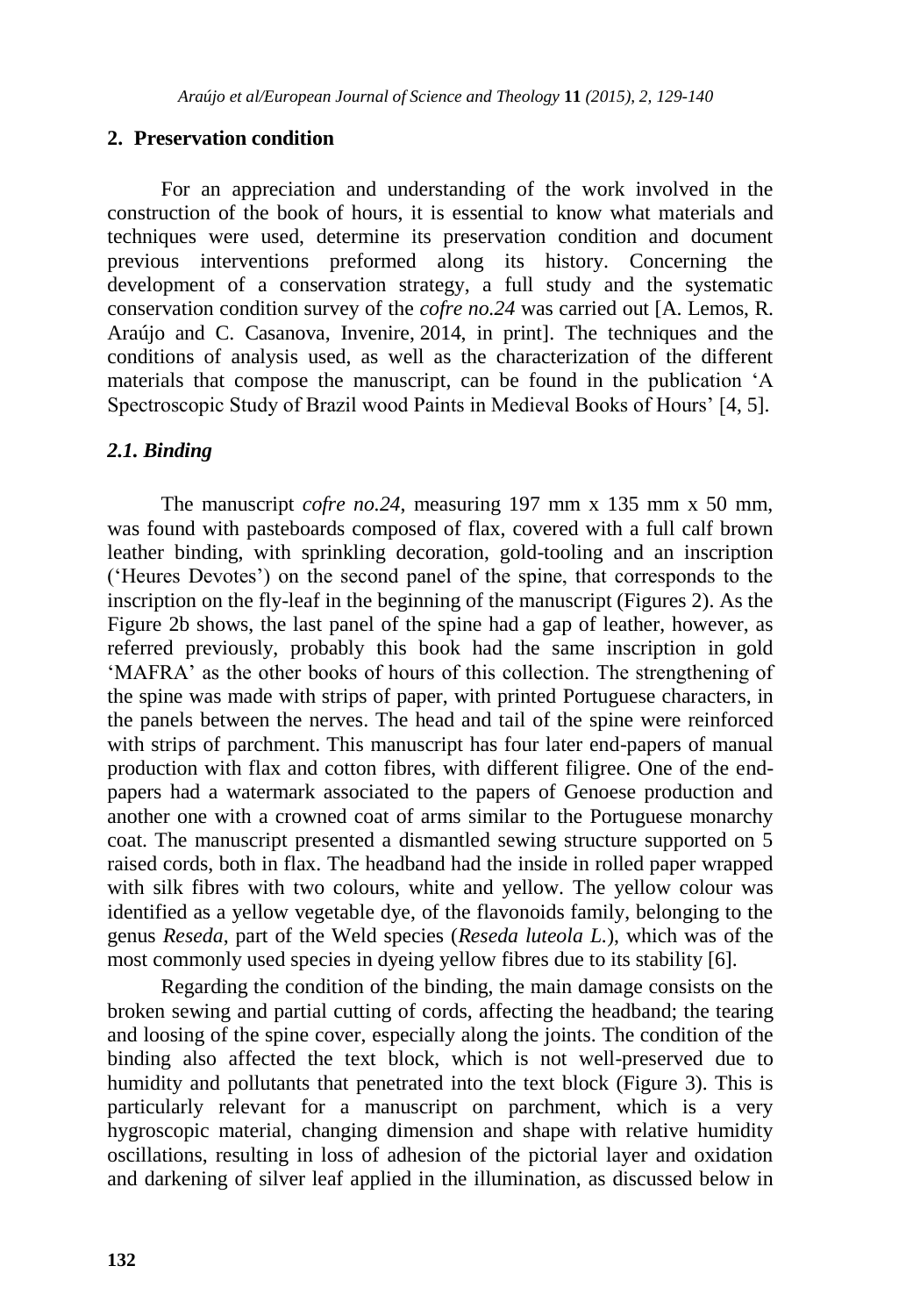this article. Oxidized animal glue was found in the strengthening of the spine as well as in the end-papers.



**Figure 2.** (a) PNM, cofre no. 24, front and back boards of the binding with sprinkling decoration and showing wear and gaps in the leather and in the pasteboards, before treatment and (b) the spine cover with gold-tooling and an inscription ('Heures Devotes') showing wear and gaps in the leather, before treatment. Probable date: late  $18<sup>th</sup>/early 19<sup>th</sup> centuries.$ 



**Figure 3.** PNM, cofre no. 24, deformation of the text block and loose sections and folios, before treatment.

## *2.2. Text block*

The text block on parchment consists of 23 sections in a total of 181 parchment folios, written in Latin and French, generally organized in 14 lines of text and 14 illuminations. The writing is done with an apparently quite stable gall ink, which only presents a few areas of ink fading.

The tight binding and the tension in the sewing line and the stitching, characteristic of the production period [7, 8], were easily affected by handling, causing holes and tears on the fold of the folios and, eventually, breaking the sewing line. An additional technical problem to the bookbinding structure is related with the modifications of the sections and old restoration procedures on the text block. Through the studied of the texts and images as well as the structure of the manuscript it was possible conclude that in the second half of the  $15<sup>th</sup>$  century, some original folios were replaced by new ones with thicker parchment, and along its existence some original folios were removed, resulting in a discontinuity of text and the imbalance of the text block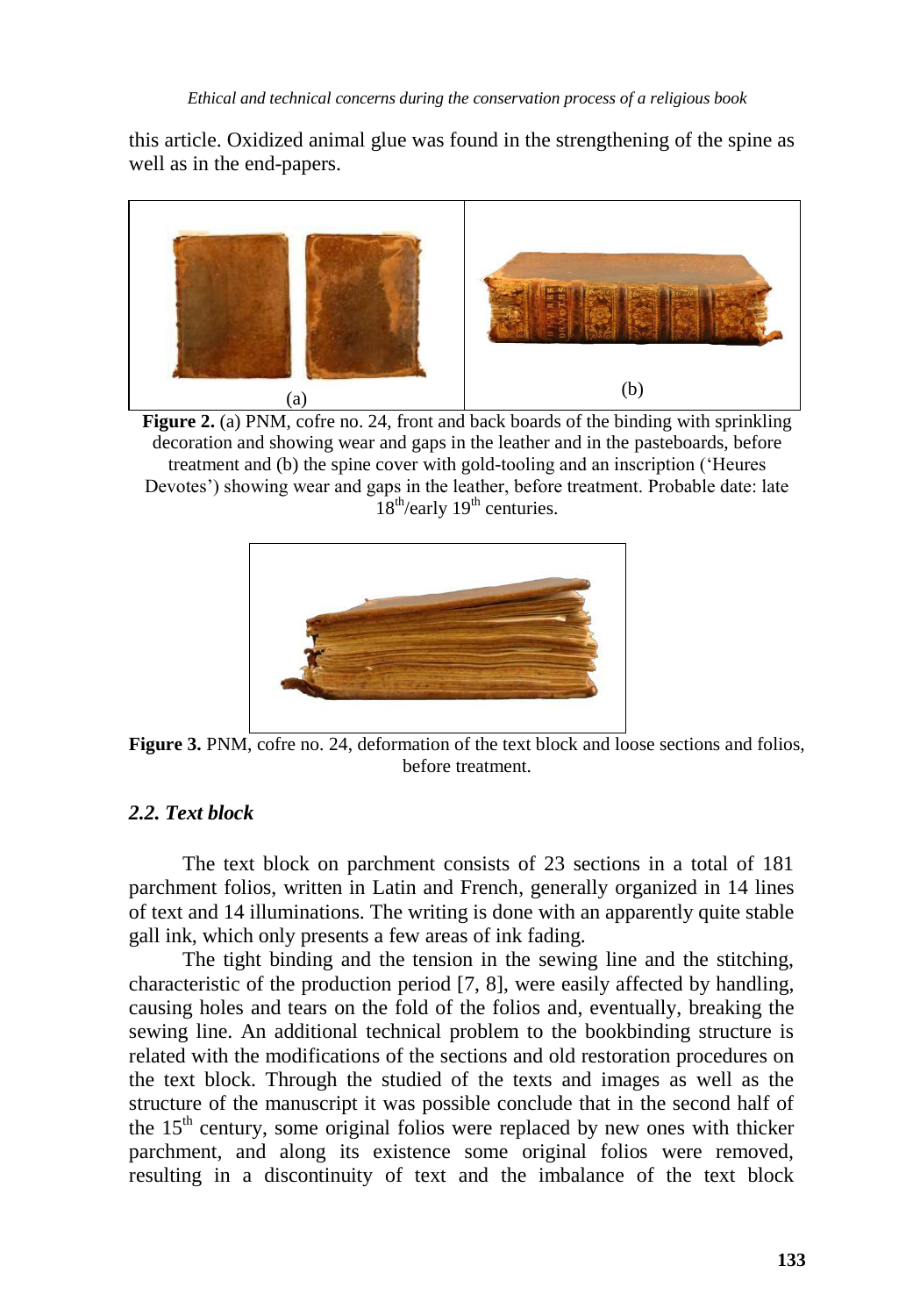composition, contributing to the deformation and degradation of the manuscript (Figure 4) [A. Lemos, R. Araújo and C. Casanova, Invenire, 2014, in print].



**Figure 4.** (a) PNM, cofre no. 24, fl. 15, truncated folio at the 2<sup>nd</sup> section, before treatment, ca. 1420 and (b) PNM, cofre no. 24, fl.112, Pentecost, 1470, illumination above 3 lines of text, 86x50mm. See margins decoration, done by pieces pasted.



**Figure 5.** The molecular palette of cofre no. 24. From top to bottom and left to right: vermillion, minium, mosaic gold, lead-tin yellow, brazilwood laque, lapis lazuli, azurite, indigo, malachite, basic copper sulphate, lead white, carbon black, gold, silver, egg white and Arabic gum.

# *2.3. Illuminations*

The illuminations, the noble and artistic part of the text block, were also fully analysed for a better understanding of the pictorial surface composition, as well as the construction techniques, and to gather information about its preservation condition. To the pigments already in use in medieval illuminated manuscripts of the  $12<sup>th</sup> - 13<sup>th</sup>$  centuries were added a new dye, the brazilwood lake, two synthetic yellow pigments, the lead-tin yellow and mosaic gold, and also a green basic copper sulphate, which could be a brochantite  $(Cu_4SO_4(OH)_6)$ , or a mixture thereof with langite  $(CuSO_4 \cdot 3Cu(OH)_2 \cdot 2H_2O)_2$ [4, 9].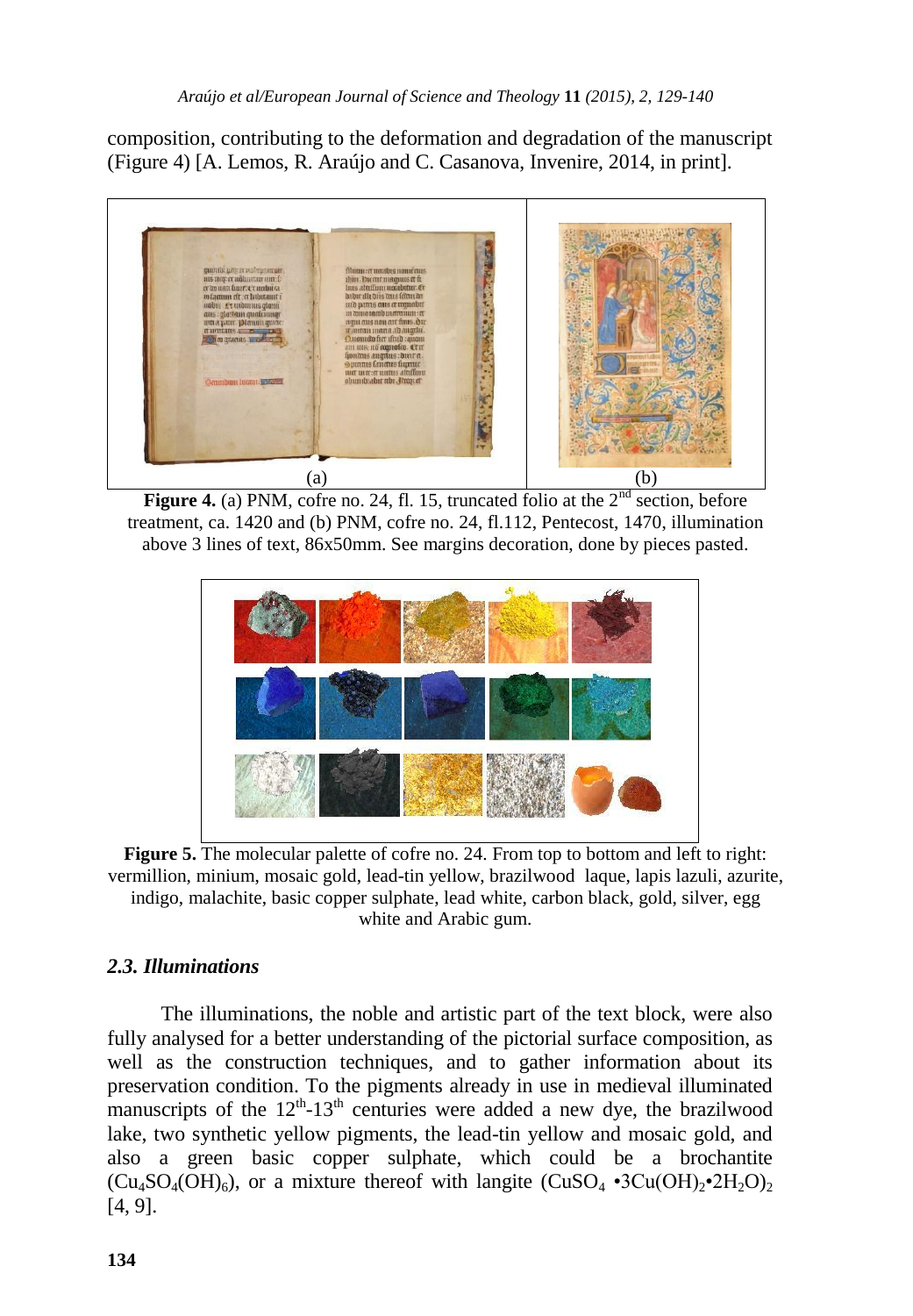

**Figure 6.** PNM, details of the colour construction of coffer no. 24 (first horizontal line); details of detachment of the pictorial layer (second horizontal line); details of oxidation of the silver leaf and wear of gold leaf (third horizontal line).

These new pigments were supplemented with the classic vermillion, minium, lapis-lazuli, azurite, indigo, malachite, carbon black and lead white (Figure 5). Under the gold leaf was found a chalk ground, sometimes mixed with gypsum; the silver leaf had a chalk ground. As binder, a protein (e.g., egg white or parchment glue) and/or a vegetable binder (polysaccharide, such as Arabic gum) were identified for all colours [4].

In general, the colours analysed are the original ones, not having undergone any restoration intervention. Although in acceptable condition, the illuminations showed areas of loose pigments due to poor adhesion of the different pictorial layers to the support, related with the bookbinding condition and the parchment deformation, but also due to material composition and application technique. The most damaged colours are: green (malachite and a basic copper sulphate), blue (lapis lazuli and azurite) and white (lead white), probably due to the grain size of these pigments or to the low amount of binder [4]. Silver leaf, widely applied in the backgrounds of the illuminations, presents extensive degradation and darkening due to its oxidation, related to the lack of protection provided by the binding, totally distorting the original appearance of the whole decorated areas (Figure 6) [4]. This validated the proposed intervention, focused on the recovery of the binding, maintaining the integrity and preserving all traces of the historical process of the book.

#### **3. Conservation treatment**

The whole book was disassembled, the text block of the  $15<sup>th</sup>$  century was dry cleaned only, and the  $18<sup>th</sup>/19<sup>th</sup>$  centuries bookbinding structure fully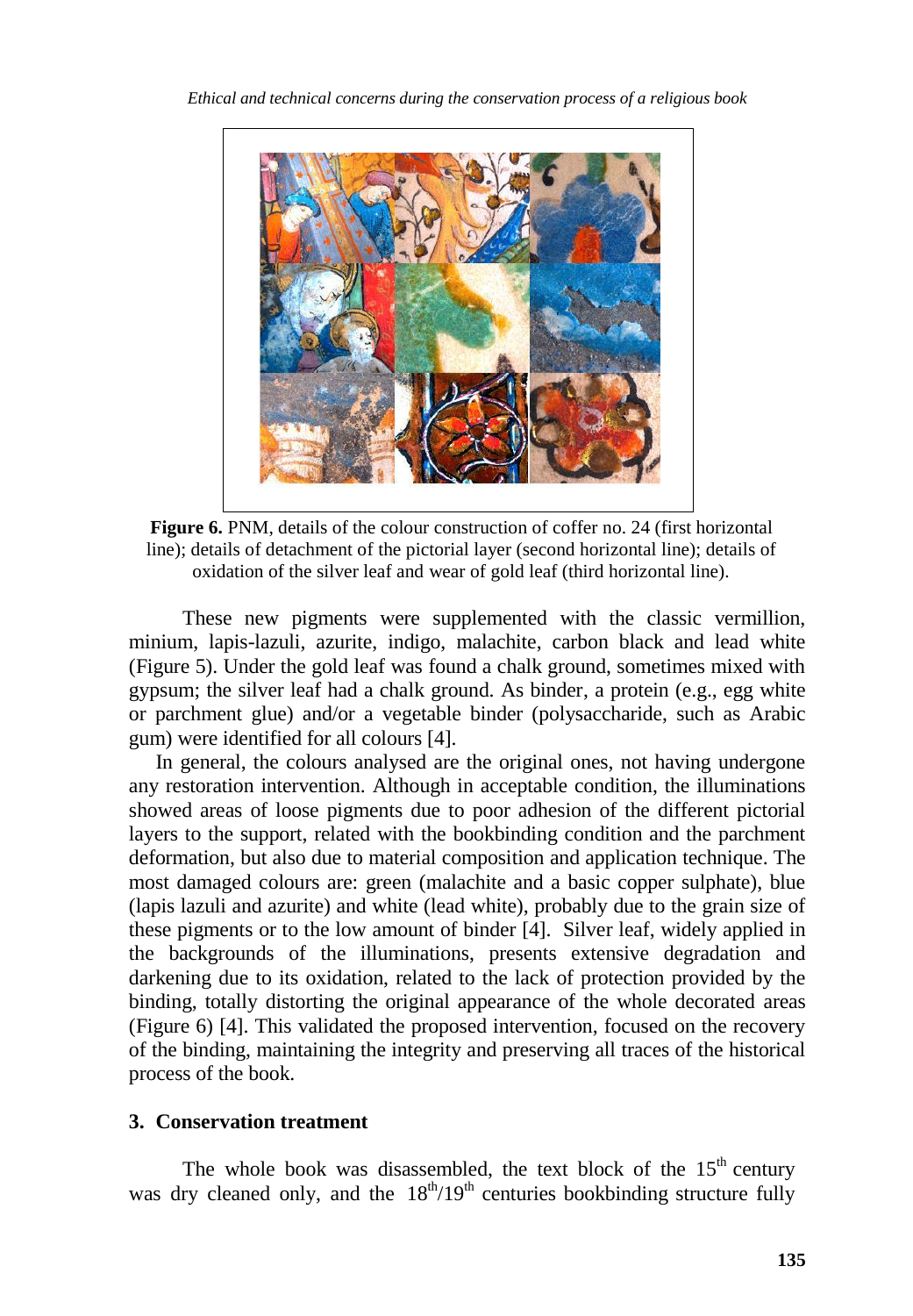recovered, involving the reinforcement of the same back folds of the folios and the re-sewing of sections. It was decided to recover the  $18^{th}/19^{th}$  century bookbinding structure, since no other original binding traces were found. It should also be pointed out that such structure is already part of the history of this artwork.

# *3.1. Text block*

The folios were dry cleaned and stacked dirt or traces of adhesive in the fold of the folio were removed with a pointed instrument. Occasionally, the traces of adhesive were smoothened with a slightly moistened cotton swab dipped in a solution with 50% water and 50% ethanol. The most damaged folds of the folios were locally reinforced, allowing the re-sewing process on raised cords. The outer fold of the last folio of the section was reinforced with thin parchment and the inner part of the first folio of the section with synthetic collagen and a thin layer of purified wheat starch. The latter is stable, good reversibility, no significant colour changes with aging, and it has an appropriate adhesive power to the materials in question [10]. In sections where some original folios were removed, it was decided to insert a sheet of parchment, signalling the absence of folio, while restoring the equilibrium of the whole section. Hence we replace three truncated folios with three new sheets of parchment with similar characteristics to the original, but in a perfectly recognizable form, respecting the authenticity of the artwork and its individual history (Figure 7).

# *3.2. Binding*

After the gathering of the text block, each section was sewn two-up on five raised cords, using the same holes of the previous sewing system, with a thin cotton thread. The first and the last sections were sewn all along. Following the traces of the previous headband fragment found in the manuscript, a new endband was placed on the head and tail of the spine, with silk thread in two colours (white and yellow), which was tied in the last hole of the stitching, alternating every four sections. Following the technique used in the previous binding process, manual western paper strips were glued with starch paste, between panels, to smooth the spine.

Next step consisted of mechanical cleaning of calf skin and consolidation with a 2% solution of Klucel G® (hydroxypropylcellulose) in ethanol. This step was preformed due to the fragile state of the leather which was becoming powdery from 'Red Rot' [10, p. 61, 128, 232]. Therefore, it needed to be consolidated before any repair, so as to make it more resistant to handling, mechanical damages, moisture and discoloration during the use of aqueous products, such as starch paste. The next step was to join the binding with the text block, lifting up the leather along the joint, to allow the laced-in process of the five cords on the pasteboards through two holes. Afterwards, a new leather with similar features to the binding calf was used to cover the spine area, as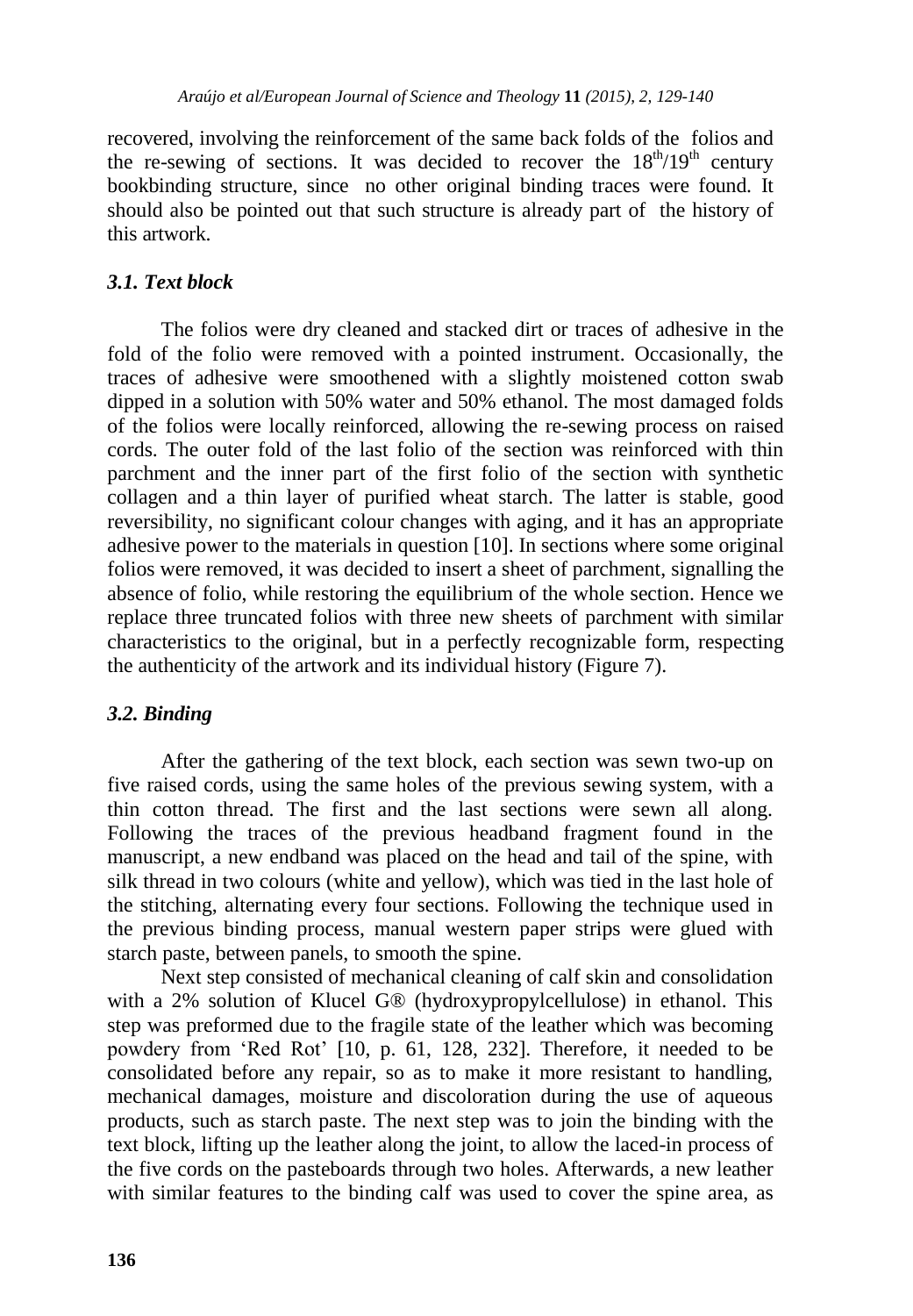well as to fill the gaps of the pasteboards corners. To finish the external conservation work, the previous spine cover was added on the top of the newer one. Purified wheat starch adhesive was used in the entire process (Figure 8b).

Finally, Leather Dressing®, composed by lanolin, neatsfoot oil and beeswax, was applied for final protection once the skin had dried (Figure 8a).



**Figure 7.** PNM, cofre no. 24, fl.14v, new sheet of parchment inserted in truncated section, in order to re-establish the balance of the manuscript, approx. 1420.



**Figure 8.** (a) PNM, cofre no. 24, front and back boards of binding after the intervention; (b) spine of book after the intervention; (c) the tail edge of book after the intervention.

#### **4. Results and discussion**

The decision making process for conservation took into account the urgent need of stabilizing the book and re-establishing its equilibrium, by intervening in its structure, while maintaining material integrity and cultural evidence of the whole object.

Important structural elements for the characterisation of a binding are types of end-leaves, sewing systems, including raised bands and holes, lacingin paths, board shape and materials, types of endband, covering material, turnin technique and decoration methodology but no signs of original features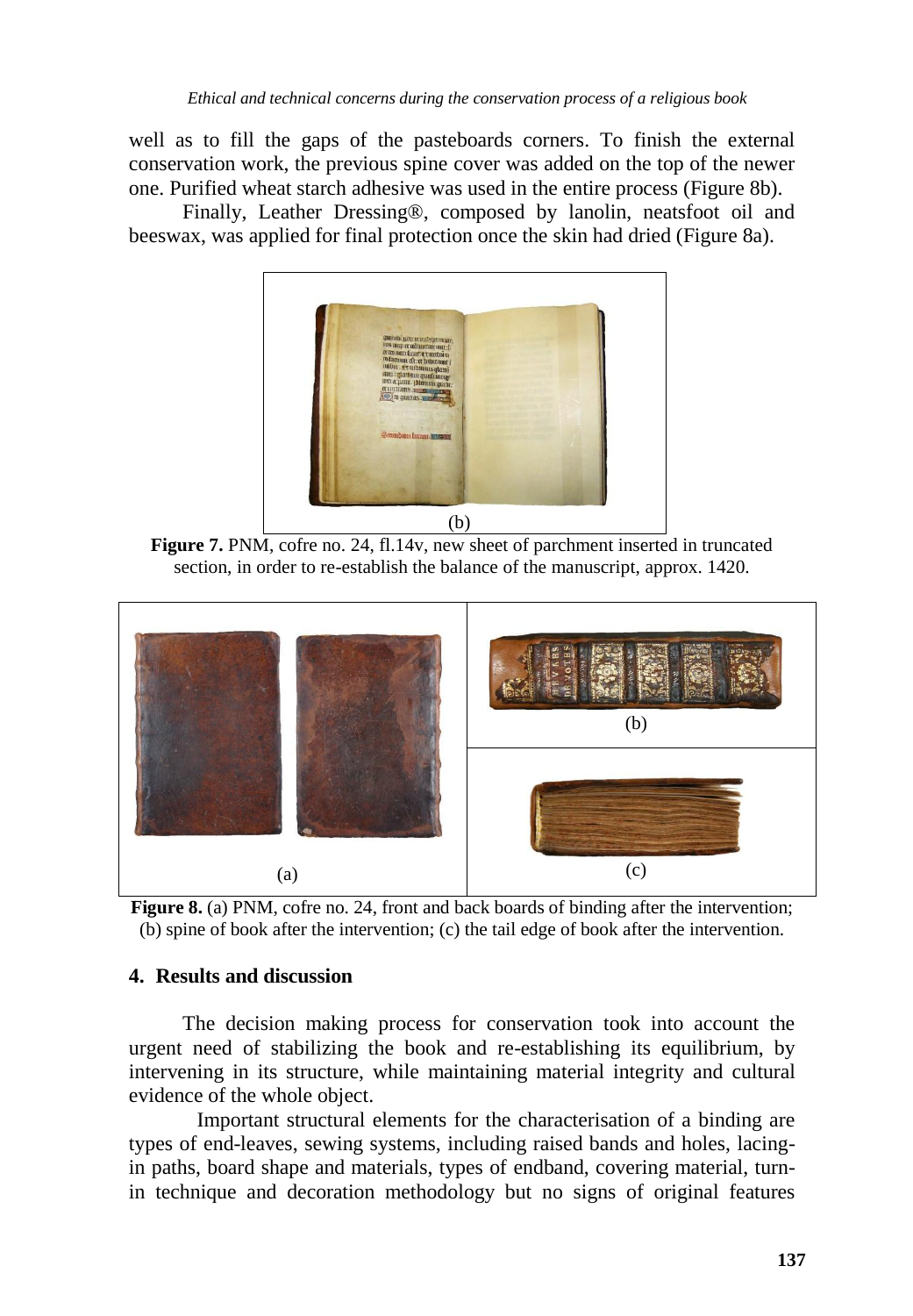survived in the case study. In fact, in the  $15<sup>th</sup>$  century, there was a wide variety of binding styles, but they rarely survived for a long time. In this period, an illuminated book should contain protective and functional materials, as well as expensive and luxurious decoration [11]. However, with the few bindings of the  $15<sup>th</sup>$  century, which lasted to the present day, it is difficult to determine whether the decoration and techniques used are representative of a certain period and the past practices cannot be described with certainty. Most books of hours have bindings of the  $17<sup>th</sup>$ -18<sup>th</sup> century and part of the  $19<sup>th</sup>$  century, being very rare the ones that preserve their binding without any modification. In that context, it was decided to recover the previous binding because no original traces or records were found related to the original. The fact that this book belongs to a collection of books of hours that contain all the same type of binding, also contributed to this decision.

The re-binding procedures done were targeted at a major goal: avoiding the increase in size of the manuscript's spine while allowing the suitable opening of the book (Figure 8c). Another important decision was reaching the equilibrium of the text block by eliminating the irregularities. Only with a balanced text block was it possible to create a rather stable binding. This was achieved by including new parchment sheets in the truncated sections, while the faults were signalised for future evidence and total comprehension of the conservation process.

All the exterior features of the binding as well as the materials and structure pointed to a period between the late  $18<sup>th</sup>$  and early  $19<sup>th</sup>$  centuries. The raw material found in the paper fibres of the end-papers and the pasteboards as well as the natural yellow dye contributed to the same conclusion. The materials and techniques found in the illuminations are in agreement with what we know from the  $15<sup>th</sup>$  century illuminated manuscripts, and are consistent with recipes found in medieval treatises [12-16]. As reported earlier, the colours analysed reveal areas where the pigments are cracked and fragile, however no intervention was attempted in the illumination, due to its primitive character and incomparable beauty. In addition, the systematic study of illuminations allowed the diagnosis of another critical point for the conservation of these books: the degradation process of the silver leaf, which has an important aesthetic impact on these artworks. In fact, the study of the degradation of silver leaf in illuminations, its stabilization and the development of preventive and curative treatments, will be also a main topic of research on the ongoing investigation that involves the full study of  $15<sup>th</sup>$  century books of hours, kept in Portuguese institutions.

## **5. Conclusions**

This case study is a good example of the challenges that conservation raises in relation to decision-making. Conservation and restoration decisions cannot be taken without first having a full understanding of the text, history of ownership, in-depth analysis of materials and techniques, as well as the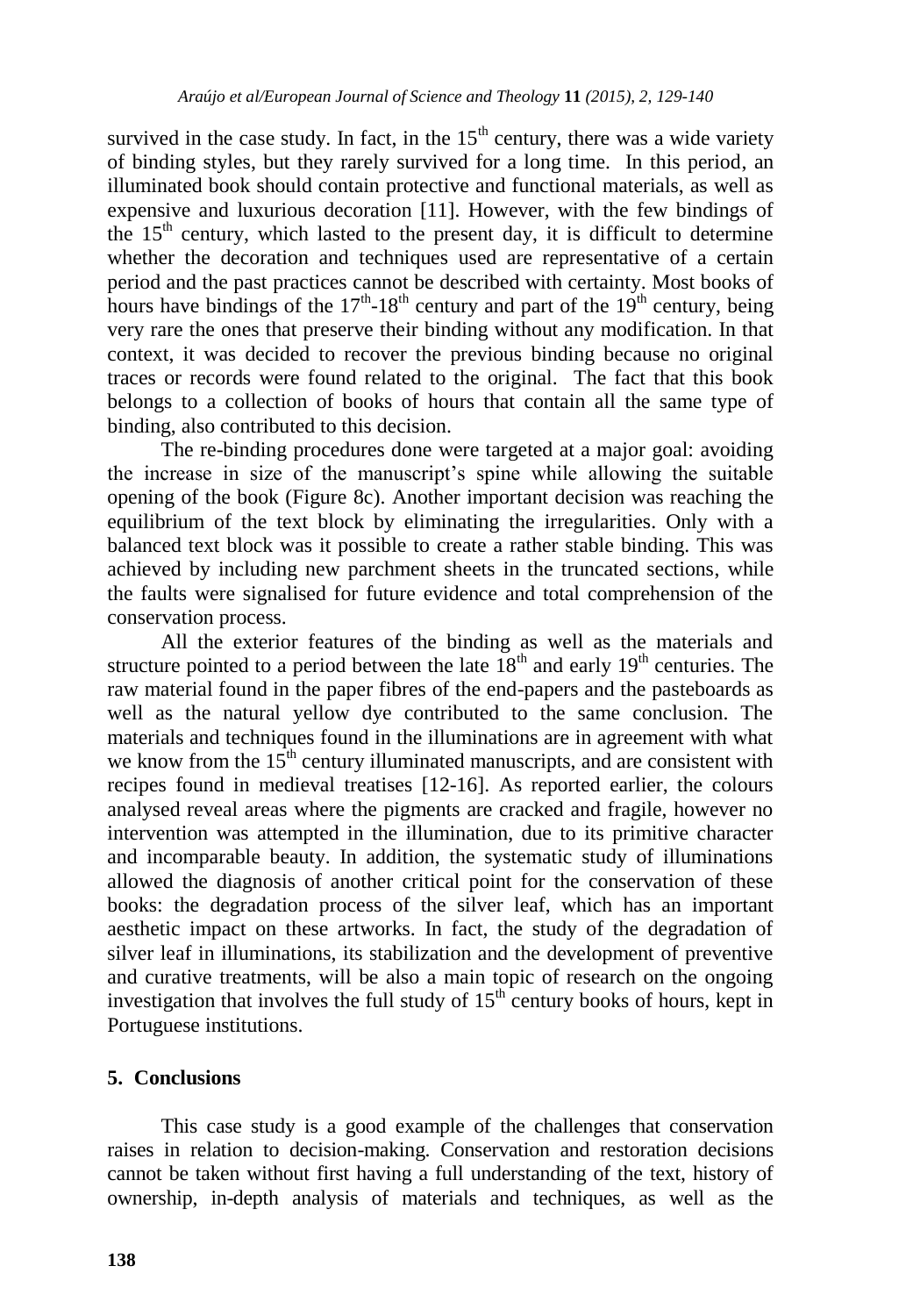technological and artistic features of the book. Treatment decisions resulted from a critical approach based on the research done and bearing in mind that each alteration may be an evidence of a different ownership step, thus being part of its individual history.

Through these studies it was also possible to realize the lack of information available concerning: (i) maintaining bindings found versus recovering old bookbinding features, a difficult task for books involving an intricate history in terms of ownership and a long past; (ii) the stabilization of pigments and reversibility of silver degradation, keeping in mind the singularity and aesthetic value of these manuscripts. Recognizing the need of further studies, these are in fact the main themes of the ongoing research project recently set up and already mentioned.

Although we still have to be careful with handling this precious book of hours, since the binding is not the ideal one for a book on parchment from the  $15<sup>th</sup>$  century and we still have areas of loose pigment, with this approach we kept the integrity of *cofre no.24* and we preserved all moments of its existence, including the curious puzzle like collage on folios no. 39v and 112. Considering the recovery of a relatively recent binding, we decided to motorize the book, every six months, regarding its behaviour, in terms of openness and resistance to cracking along the spine. So far, the usage is very restricted and its performance is excellent. The manuscript is now carefully kept in an acid-free box with alkaline reserve inside a safe at the library of Palácio Nacional de Mafra, which has a low and stable temperature. All binding materials that were not used in the intervention were documented and stored in the box containing the book. With this treatment it is now possible to contemplate, exhibit and handle this book of hours, following the general rules of preventive conservation for works of art.

#### **Acknowledgment**

The authors thank the financial support of Science and Technology Foundation by the project SFRH/BD/52314/2013 and REQUIMTE by the project PEst-C/EQB/LA0006/2011. They would like to thank Solange Muralha, Tatiana Vitorino, Cristina Montagner for their contribution to this project; as well as the PNM team and the director Mário Pereira dos Santos for their generous support.

#### **References**

- [1] R.S. Wieck, *Time Sanctified: The Book of Hours in Medieval Art and Life*, Sotheby's Publications, London, 1988, 28.
- [2] C. De Hamel, *A History of Illuminated Manuscripts,* Phaidon Press, Oxford, 1986, 164.
- [3] A. Lemos, *As iluminuras nos livros de horas quatrocentistas da biblioteca do Palácio Nacional de Mafra*, in *Catálogo dos Livros de Horas do Palácio Nacional de Mafra*, A. Lemos (ed.), Mafra: Instituto de Estudos Medievais da FCSH-UNL/Palácio Nacional de Mafra, Lisboa, 2012, 99.